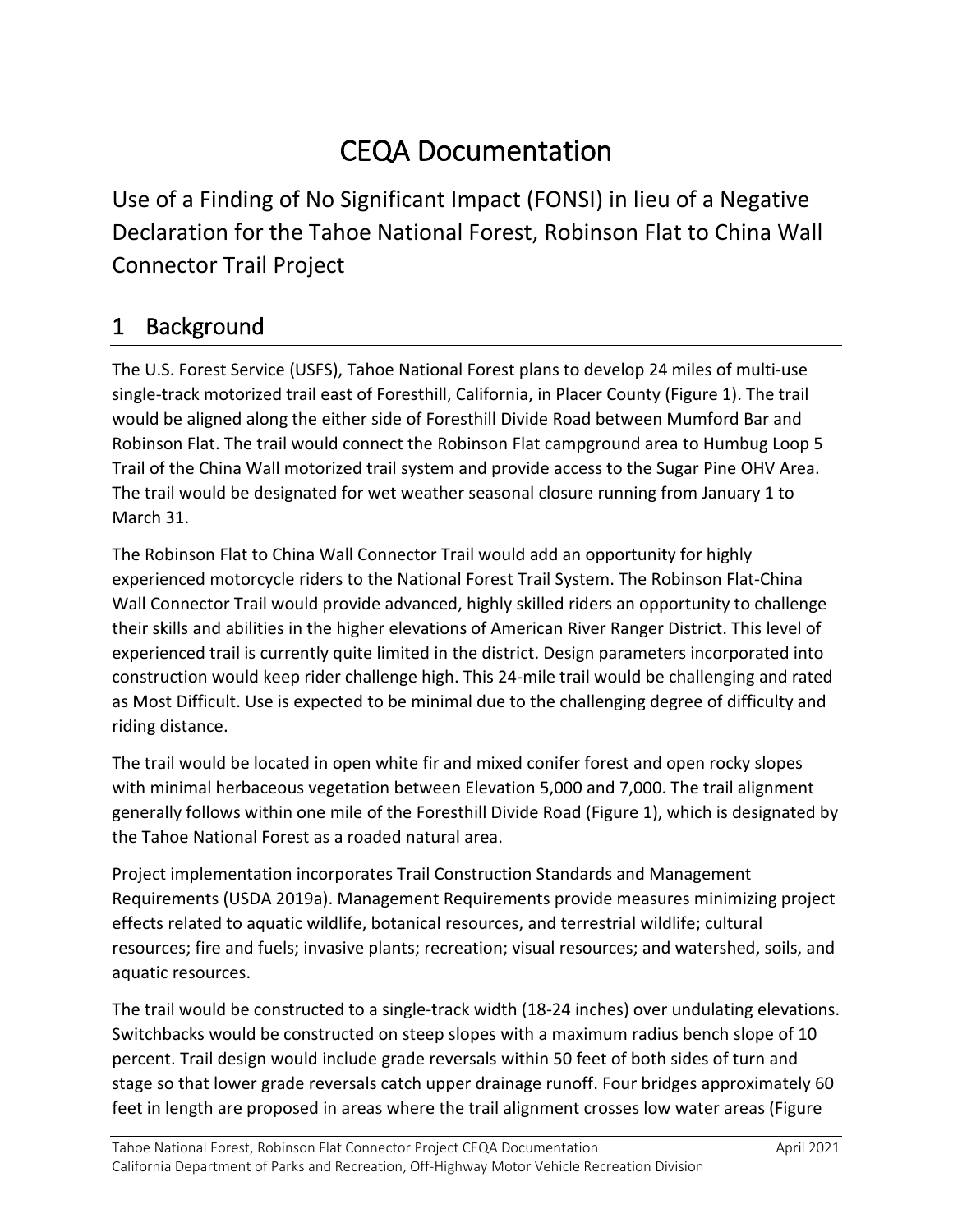1). Trail segments would be constructed following Trail Construction Standards described in the Tahoe National Forest Trail Design Standards document, Management Requirements, and Best Management Practices (BMPs) listed in the Region 5 Soil and Water Conservation Handbook to minimize the potential for tread wear, erosion, and sediment transport (USDA 2019b [EA] pp. 11-17).

 and equestrians. Signage on the new trail proposal would be installed to alert trail users to and maintain public safety. Trail design would include frequent undulations so that grade reversals keep speeds down and lower throttle use. Width limiting barriers would be installed at trail entryways to maintain classification of motorized use (i.e., prevent ATVs from riding on single-track) The trail would accommodate multiple uses including motorcyclists, mountain bikers, hikers, hazardous sections, multiple uses, and two-way traffic to minimize potential trail user conflict and at junctions with non-motorized trail to restrict motorized intrusion onto non-motorized trails.

 micro- excavator (TB 215) to create a trail pad. Blasting would be used where the trail cartridge introduced into a pre-dilled hole filled with water or water gel. The specific trail locations would be refined with ground verification of existing conditions. Trail construction would entail brush removal with chainsaws and hand tools and use of a Sweco 480 trail dozer, Sweco 450 trail dozer, Sutter 300 trail dozer, mini- excavator, and a alignment crosses bedrock that a trail machine cannot carve. Blasting efforts would utilize Magnum Buster, a non-detonating rock breaking tool using a high-pressure gas expansion

 near northern goshawk and California spotted owl Protected Activity Centers known to occur in the project area unless surveys confirm no nesting is occurring. No mechanized trail construction or chainsaw use would occur between Feb 15 and Sept 15

 June 2019 (USDA 2019a) in accordance with the National Environmental Policy Act (NEPA). The EA evaluates the potential for environmental impacts on farmland, biological resources, cultural Species Act, National Historic Preservation Act, National Forest Management Act, as well as the Tahoe Forest Land Management Plan. A Decision Notice and Finding of No Significant Impact (FONSI) was signed in September 2021 (USDA 2019b). The FONSI concluded that, with implementation of Management Requirements, the project would not result in a significant The Tahoe National Forest completed the Big Sugar Project Environmental Assessment (EA) in resources, soils and water, and public recreation and safety. These resources were selected for evaluation based on internal and external scoping. The EA also addresses project consistency with federal regulations governing these resources such as the Clean Water Act, Endangered

impact on the environment and is consistent with governing federal, state, and local laws.<br>The California Department of Parks and Recreation, Off-Highway Motor Vehicle Recreation The California Department of Parks and Recreation, Off-Highway Motor Vehicle Recreation (OHMVR) Division proposes funding the Robinson Flat Trail Connector Project using off-highway vehicle (OHV) grant funds via the Grants and Cooperative Agreements Program. This project is Quality Act (CEQA; Public Resources Code [PRC] § 21000 et seq.). considered a project subject to environmental review under the California Environmental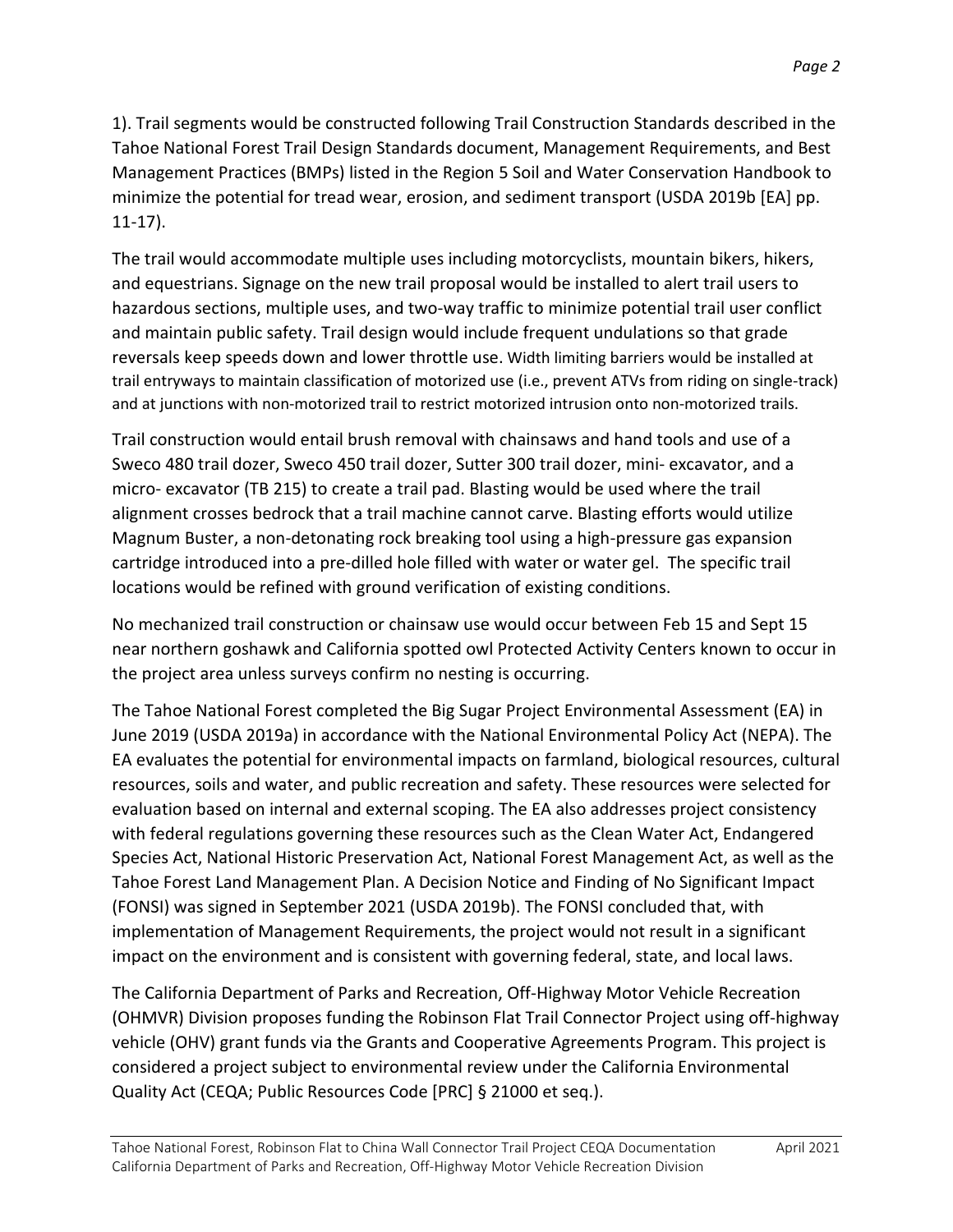

#### **Figure 1. Robinson Flat Trail Project Location**

## 2 CEQA Guidance and Findings

#### **CEQA USE OF FONSI**

 prepared by the Tahoe National Forest (Attached). CEQA Guidelines (§15063(a)(2)) allow a lead that when a project has already been the subject of a FONSI, the lead agency should use the FONSI if: 1) it has been prepared before the CEQA Environmental Impact Report or Negative The OHMVR Division, acting as a lead agency under CEQA, has reviewed the Big Sugar Project EA, which encapsulates the Robinson Flat to China Wall Connector Trail project, and FONSI agency to use an environmental assessment or a similar analysis prepared pursuant to NEPA to meet CEQA requirements for conducting an Initial Study if only minor technical changes or additions are necessary (CEQA Guidelines §15164(b)). Further, CEQA Guidelines (§15221) direct Declaration would otherwise be completed for the project; and 2) it complies with the provision of the CEQA Guidelines.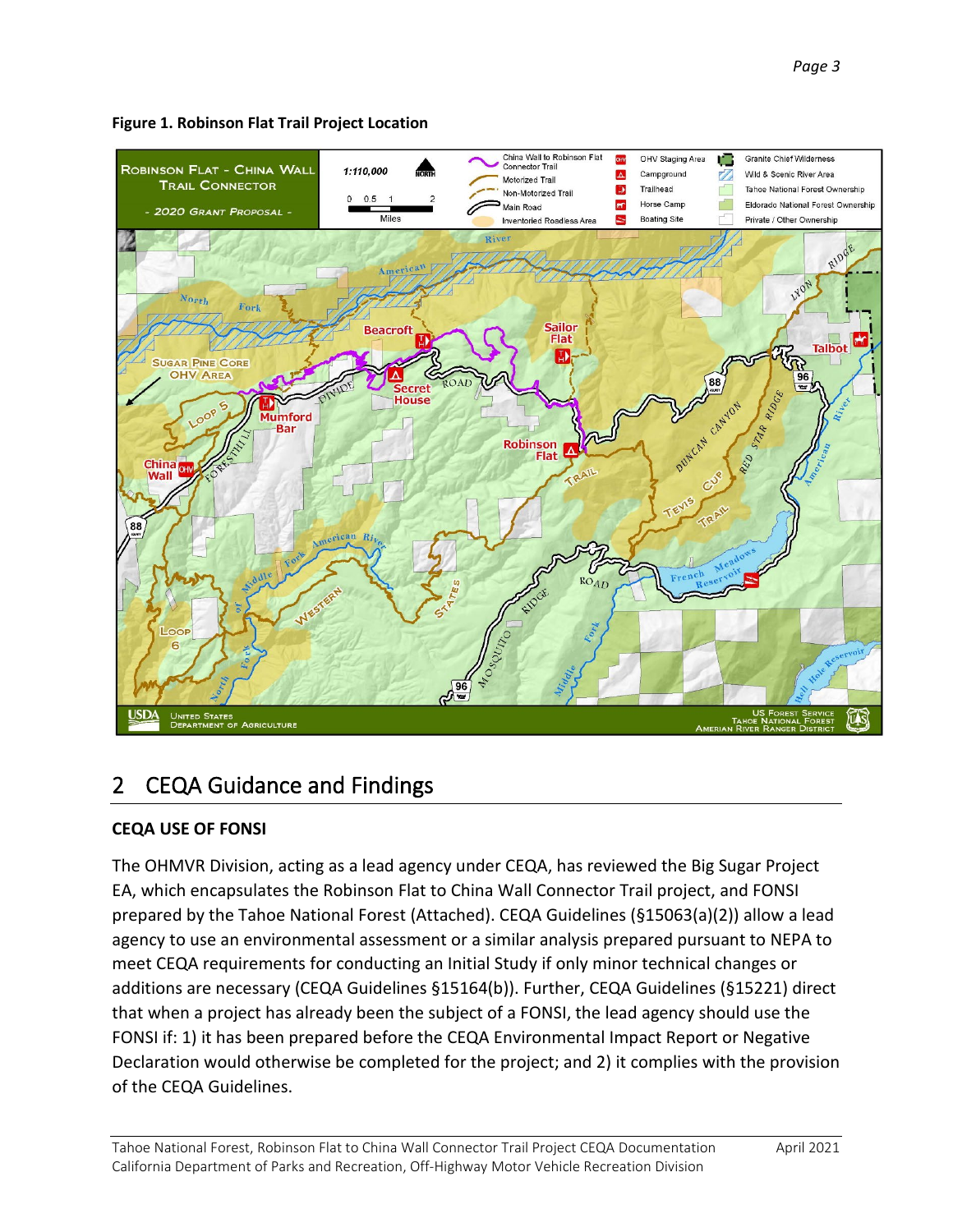setting, potential environmental effects, and incorporation of Trail Construction Standards and Management Requirements to avoid significant impacts. This content meets the CEQA address all environmental factors addressed by CEQA Guidelines Appendix G Environmental EA/FONSI. The discussion is presented for the purpose of completing the CEQA record and amplifying the EA/FONSI determination that the project would have no impact or less than The OHMVR Division has determined that the EA fully describes the project, environmental requirements for an Initial Study specified in CEQA Guideline Section 15063(d). The EA does not Checklist for consideration. Therefore, supplemental environmental information is provided below to address the CEQA Environmental Checklist subjects that were not addressed in the significant impacts in these categories.

 effects, an increase in severity of significant effects, or a need for mitigation not addressed in the FONSI. The supplemental CEQA information merely clarifies and amplifies the The supplemental CEQA Environmental Checklist discussion does not identify new significant determination of the FONSI and is an insignificant modification to the environmental review analysis. Therefore, use of the FONSI in lieu of a Negative Declaration is appropriate.

#### **CEQA FINDINGS**

 The EA, together with the CEQA Environmental Checklist documentation provided below, comprises the Initial Study used by the OHMVR Division to evaluate the potential for the stated CEQA-related significance criteria. There is no substantial evidence, in light of the whole record before the OHMVR Division, that the project may have a significant effect on the project to have significant effects pursuant to CEQA Guidelines Section 15063(a)(2). With the implementation of the USFS Trail Construction Standards and Management Requirements included in the EA, no environmental effects related to the project activities would exceed environment.

 Based on the environmental evaluation presented in the Initial Study (defined above as the EA plus the CEQA Environmental Checklist), the project would not cause significant adverse effects direct or indirect, would not occur. The project does not affect any important examples of the major periods of California prehistory or history. Nor would the project substantially reduce the habitat of a fish or wildlife species, cause a fish or wildlife population to drop below self- the number or restrict the range of a rare or endangered plant or animal. The project would not related to aesthetics, agriculture and forestry resources, air quality, biological resources, cultural resources, energy, geology/soils, greenhouse gas emissions, hazards and hazardous materials, hydrology/water quality, land use/planning, mineral resources, noise, population/housing, public services, recreation, transportation, tribal cultural resources, utilities/service systems, and wildfire. In addition, substantial adverse effects on humans, either sustaining levels, threaten to eliminate a plant or animal community, or substantially reduce have impacts that are individually limited, but cumulatively considerable.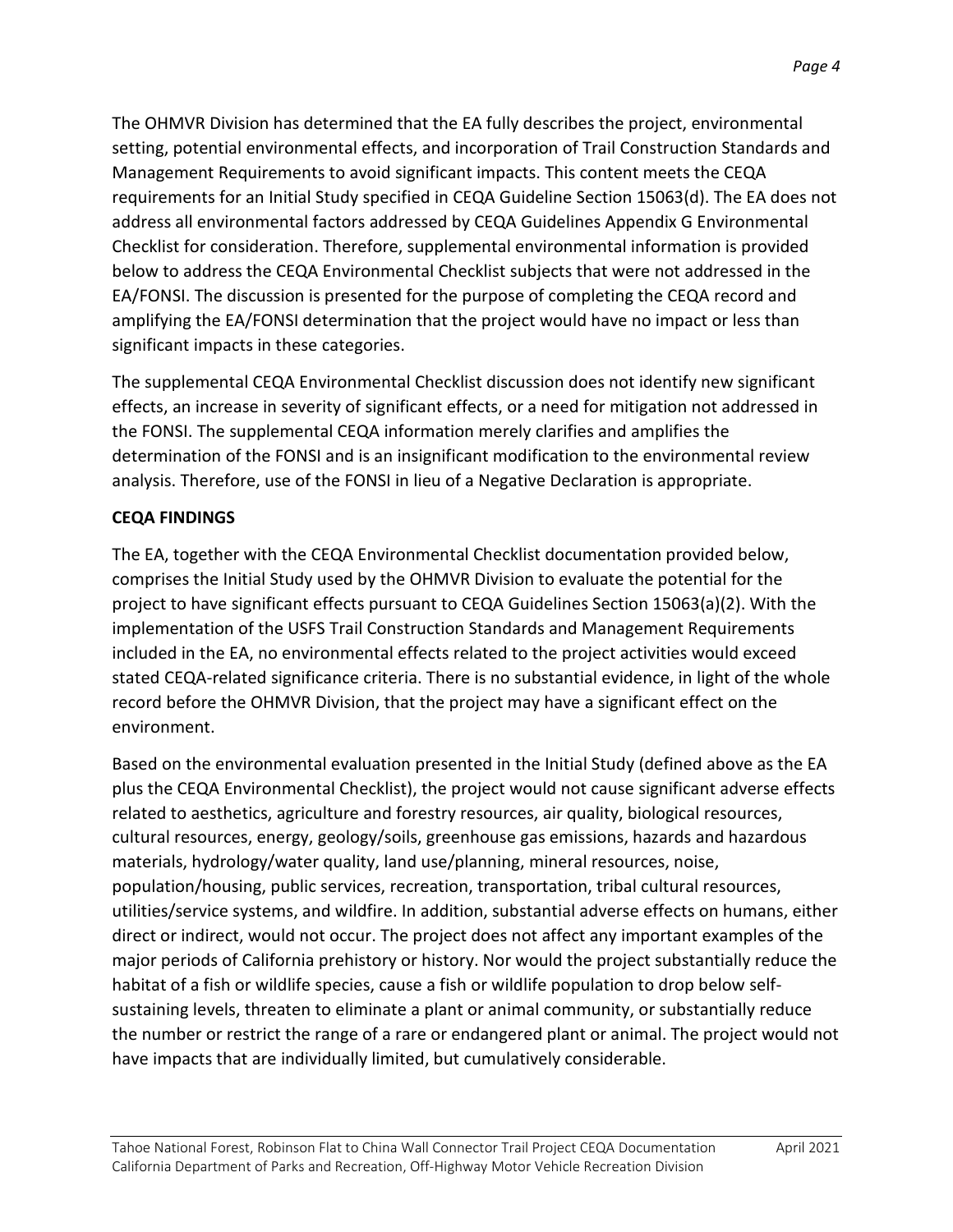Pursuant to CEQA Guidelines Sections 15063(1)(2) and 15221, the OHMVR Division intends to use the EA/FONSI in lieu of preparing its own Negative Declaration to provide OHV grant funds to the Tahoe National Forest for the Robinson Flat to China Wall Connector Trail.

# 3 CEQA Environmental Checklist Discussions

 Appendix G Environmental Checklist, which were not covered in the Big Sugar Project EA. All potential impacts would either not occur or be minor in nature and considered less than significant. The following discussion addresses environmental subjects identified in the CEQA Guidelines

 **Aesthetics**. The EA addresses potential project effects on scenic resources (EA pp. 43-44), surrounding landscape, and building materials would be utilized from on site or would be chosen to blend into the natural surroundings. The trail would not include improvements that no use at night. Therefore, the project would not have significant adverse aesthetic impacts. including incorporating Management Requirements minimizing the effects of trail construction on such resources (EA p. 16). The EA determined the trail project would have minimal adverse visual effects, including such effects on adjacent Inventoried Roadless Areas and the North Fork American Wild and Scenic River. The EA did not specifically address potential visual effects to scenic resources within the viewshed of a state scenic highway or whether the project would create a new source of substantial light and glare. There are no designated state scenic highways within the project area. The closest state scenic highway is Interstate 80 at Emigrant Gap roughly eight miles north of Foresthill Divide. Trail improvements would blend into the could introduce a new source of light or glare, e.g., no lighting, reflective surfaces, and little to

 **Agriculture/Forestry**. The EA project area is located within a national forest but does not contain farmland (EA p. 53). The EA concluded no farmland or other agricultural uses would be affected by the project and determined the project would be consistent with all applicable forest plans (EA p. 64). Therefore, the project would not have significant adverse agriculture or forestry impacts.

 additional air quality information to provide further clarity for the CEQA evaluation. **Air Quality**. The EA determined the additional trail mileage would have very little effect on air quality (EA p. 40) and thus did not provide any detailed impact analysis (EA p. 20). The EA did not discussion emissions during trail construction. This supplemental CEQA discussion provides

 The physical features and atmospheric conditions of a landscape interact to affect the governments control air quality through the implementation of laws, ordinances, regulations, Air quality is a function of pollutant emissions and topographic and meteorological influences. movement and dispersion of pollutants and determine its air quality. Federal, state, and local and standards.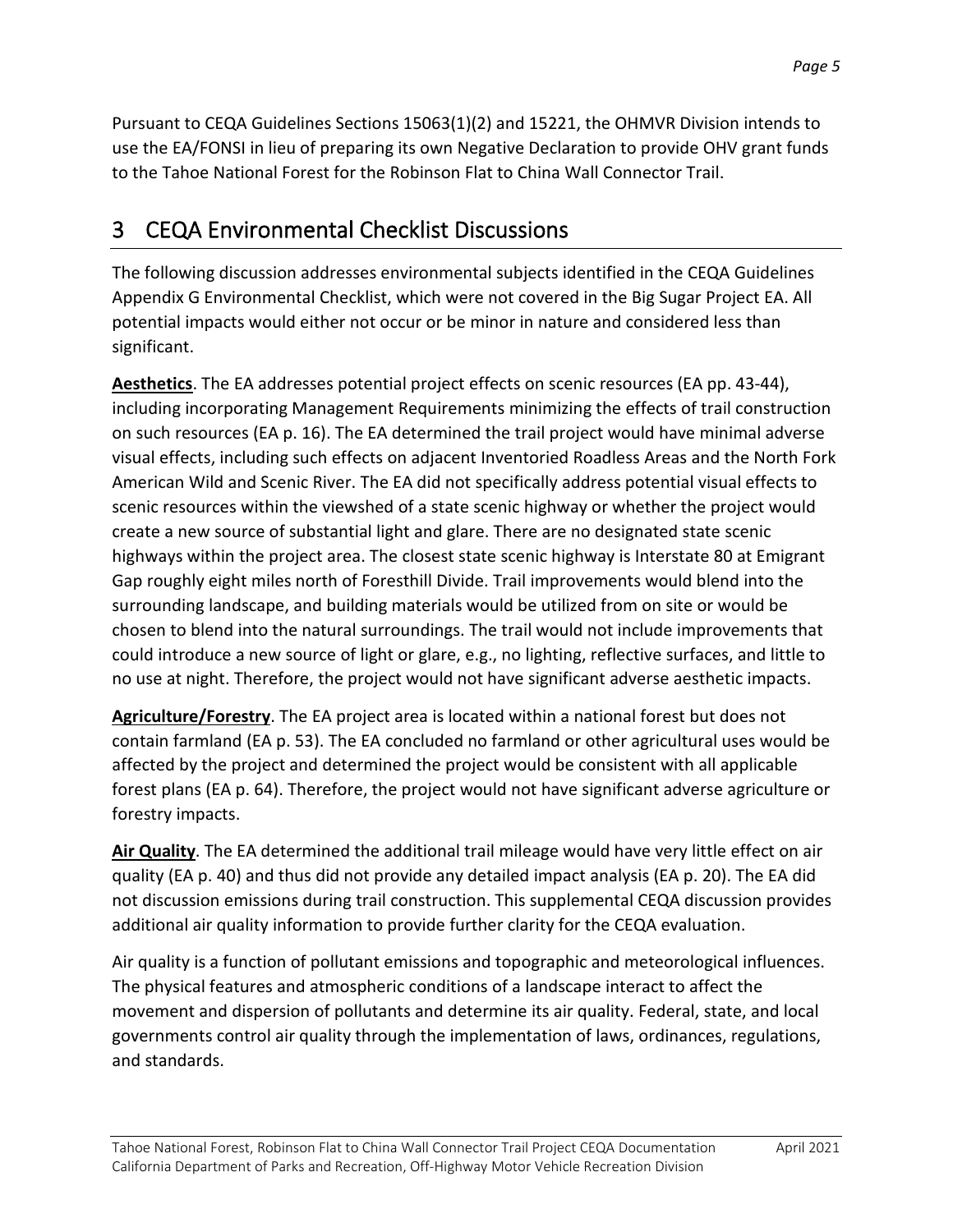few hundred feet at the Sacramento County boundary to more than 10,000 feet above sea level flowing winds transport pollutants from the San Francisco Bay Area, Sacramento, and San Joaquin Valley Air Basins into the MCAB. California regulations governing the CARB identifies upwind air basins (17 CCR §70500). The California Air Resources Board (CARB) divides the state into air basins that share similar meteorological and topographical features. The central part of Placer County is located in the Mountain Counties Air Basin (MCAB), where topography and climate vary dramatically. Covering an area of roughly 11,000 square miles, the MCAB lies along the northern Sierra Nevada mountain range close to or contiguous with the Nevada border. Elevations range from a at the Sierra Crest. The foothills, mountain peaks, and valleys of the Sierra Nevada range influence local differences in rainfall, temperature, and wind patterns. In general, high elevation areas in close proximity to the Sierra Nevada crest have cooler temperatures and receive much more precipitation than lower elevation foothill areas. During the summer, strong eastward portions of the Placer County APCD in the MCAB as an area impacted by ozone transport from

 The Placer County Air Pollution Control District (APCD) is a special district created by state law to enforce local, state, and federal air pollution regulations. The Placer County APCD regulates air quality standards for particulate matter (PM10; CARB 2019). emissions from sources of air pollutants and administers state and federal air pollution control requirements. The portion of the MCAB under the jurisdiction of the Placer County APCD is non-attainment for state and federal ambient air quality standards for ozone and state ambient

 The Robinson Flat to China Wall Connector Trail Project would be completed over the course of four, 10 to 12-week seasons during 2021, 2022, 2023, and 2024. The majority of work would be tools, a small mini-excavator, and a small trail dozer. Construction equipment emission estimates were recently modeled for a similar trail development project (Little Sugar) on the same construction equipment and trail designs. The Little Sugar OHV Trail Reroute Project was Project would utilize the same trail design, construction methods, and equipment usage rates significance threshold of 82 lbs/day for NO<sub>x</sub> and PM<sub>10</sub> (PCAPCD 2017). Based on this criterion, the Robinson Flat to China Wall Trail Project construction emissions are well below the significance thresholds. Therefore, the impact would be less than significant. completed by trail crews cutting back vegetation with chainsaws and finish work with hand Tahoe National Forest within Placer County using the Sacramento Metropolitan AQMD's Road Construction Emissions Model, Version 8.1.0. The Little Sugar Trail Reroutes Project involved development of nine miles of single-track OHV trail within a single 10-week season using the estimated to generate construction emissions of 3.59 lbs/day of nitrogen oxides (NO<sub>x)</sub> and 7.59 lbs/day of particulate matter (PM10; MIG 2018). The Robinson Flat to China Wall Connector Trail as the Little Sugar Trail Reroute Project. As a result, the daily construction emissions for this project would be the same as estimated for Little Sugar. Placer County APCD utilizes a

The emissions of criteria pollutants generated by project equipment over the construction period would be small scale and would not have a significant impact on the environment. There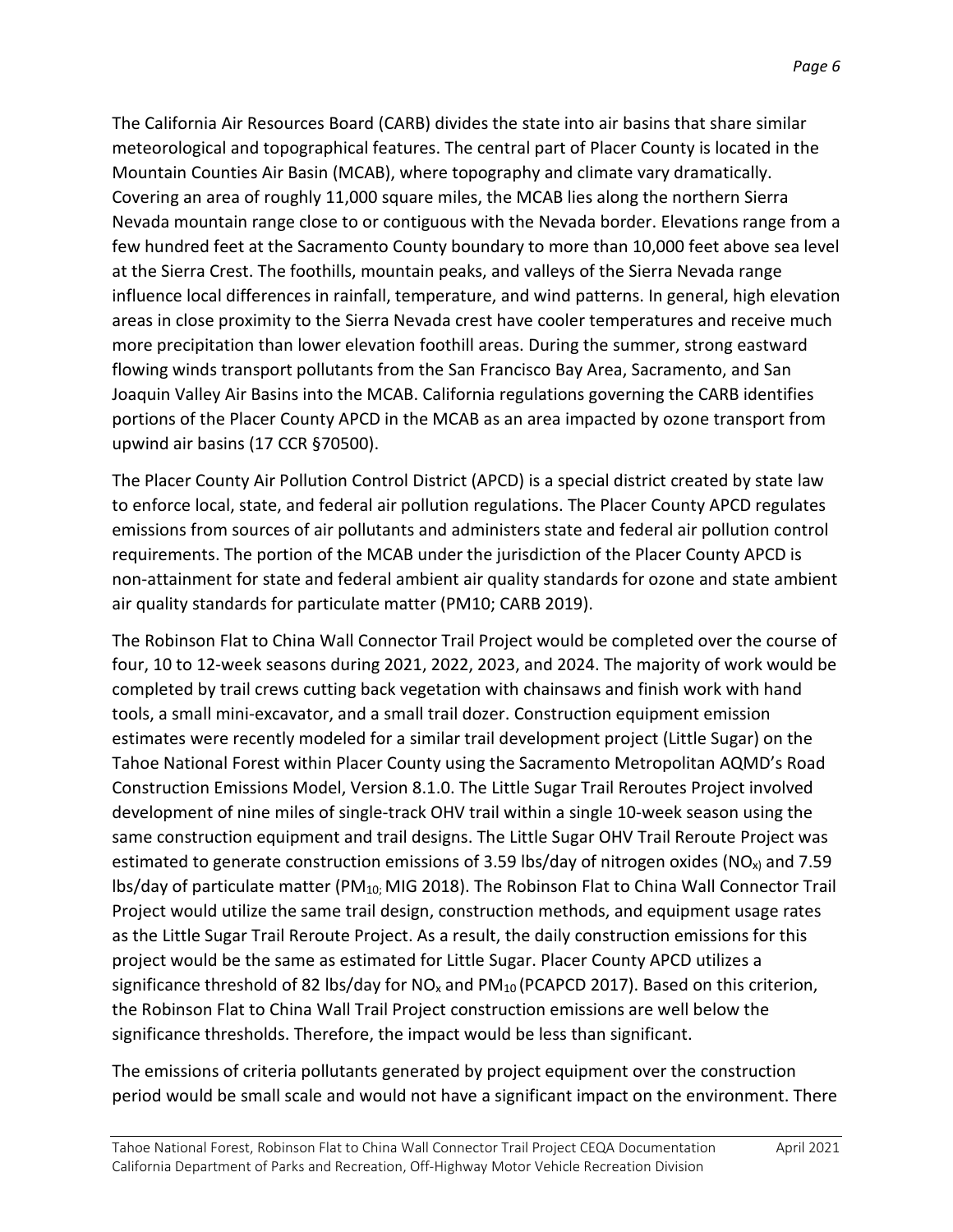are no sensitive receptors (residences, schools, hospitals, etc.) located near the project site, and thus none would be exposed to air pollutant emissions from project construction or trail use. The proposed development of 24 miles of new motorized trail is designed to serve existing project is expected to be minor. Consistent with the EA conclusions, vehicle emissions quality (EA p. 40) and would be less than significant. motorized recreation occurring in the area and presently occurring on roads designated for street legal vehicles only. Any increase in motorized recreation use occurring as a result of this associated with the new trail mileage and redistributed OHV use would have little effect on air

 **Biology**. The Big Sugar Project EA addresses federal special-status wildlife or plant species, in also California special-status species. The EA (pp. 12-14) concludes the project would have no yellow-legged frog, Yosemite toad, Lahontan cutthroat trout, winter run chinook, Sacramento concludes the project is not expected to affect suitable habitat for wolverine (p. 51) and is only expected to have minor disturbance impacts on northern goshawk (p. 48). Potential effects to one federal threatened listed species (California red-legged frog) and three species on the USFS Region 5 Sensitive Species list (foothill yellow-legged frog, western pond turtle, and black juga) addition to aquatic and riparian habitat. Some of the federal species addressed in the EA are effect on the following federally listed or proposed fish and wildlife species: Sierra Nevada River, Central Valley spring-run chinook, Central Valley steelhead, and Delta smelt. The EA also are described within the EA (pp. 21-30).

 The EA (pp. 30-35) concludes the project would have no effect on the following federal listed, Sierra bluegrass were determined to potentially have impacts to individual plants, but impacts were "not likely to result in a trend toward federal listing or loss of viability" [of the species]. candidate, or sensitive botanical species (both plant and fungal species): Webber's ivesia, Layne's butterweed, whitebark pine, saw-toothed Lewisia, Stebbins phacelia, upswept moonwort, scalloped moonwort, common moonwort, Mingan's moonwort, western goblin, Bolander's bruchia, large Cudonia, clustered lady's slipper, mountain lady's slipper, branched collubia, Donner Pass buckwheat, Butte County frittilary, Kellogg's Lewisia, olive phaeocollybia, stalked orange peel-fungus, and Howell's tauschia. Starved daisy, Hutchinson's lewisia, and

 The project has been planned to avoid or minimize effects upon riparian areas. The project area would be protected during trail construction. Trail construction is unlikely to result in major corridors. The project is not subject to, nor would it conflict with, any habitat conservation plan. The project is not located in an ecologically critical area (EA p. 53). does not contain peatlands or fens. Riparian/wetland plant communities, where they exist, impacts to riparian areas (EA p. 31). The project would not impair wildlife movement or

 California Natural Diversity Database (CNDDB) lists seven California special-status species The EA did not directly address species that are solely California special-status species. The known to occur within a USGS 4-quad radius of the project area (Duncan Peak, Royal Gorge, Bunker Hill, and Greek Store) that have potential to occur at the project site. One federal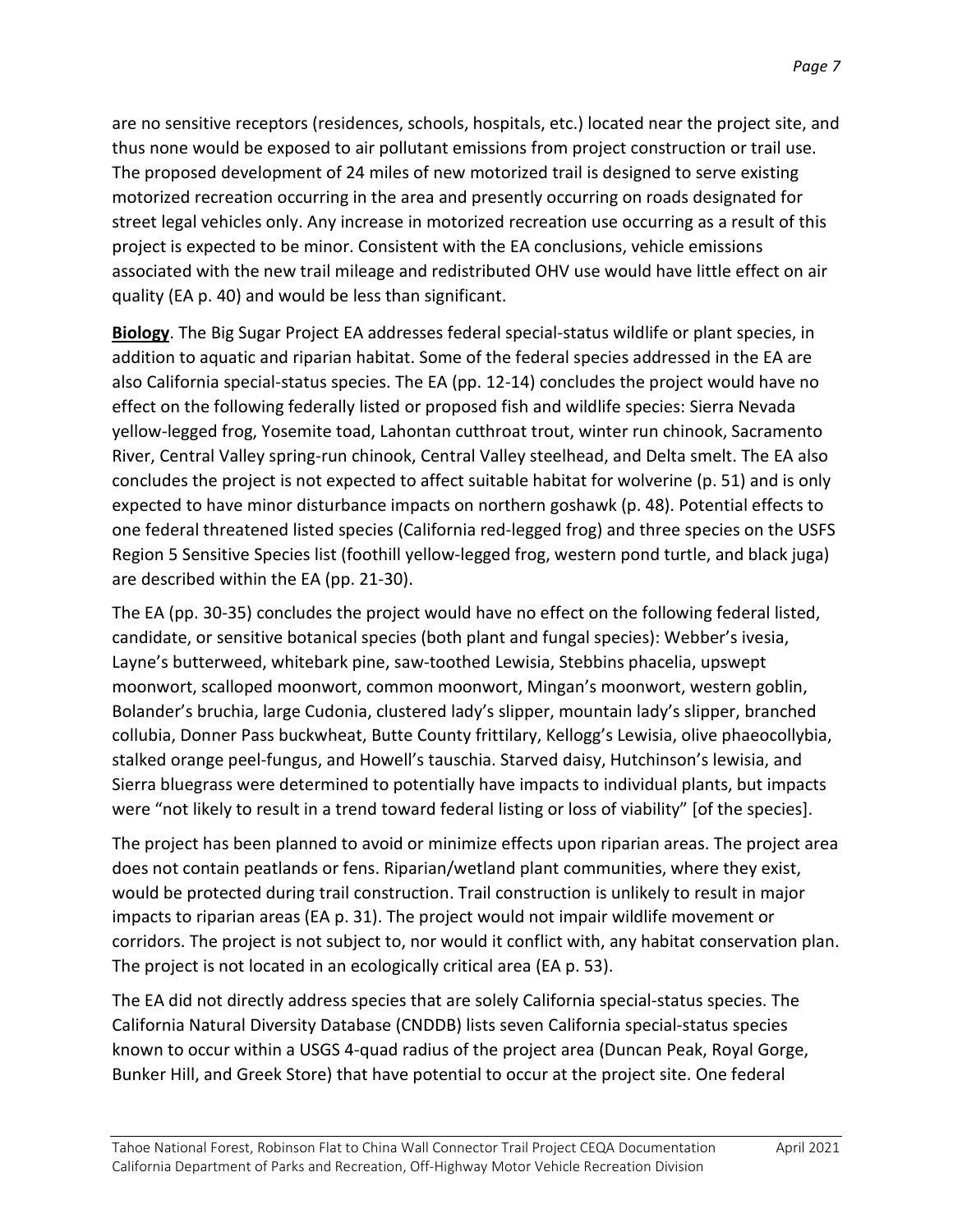(five wildlife and two plant species) are briefly discussed below. candidate species within the CNDDB search was also not evaluated in the EA. All these species

 are small ducks that are closely tied to waterbodies and are most common in fast-flowing reaches of rivers in their early breeding season (COL 2021). They are highly active swimmers and divers, able to dive up to 70 feet and for as long as 45 seconds (COL 2021). Nesting occurs on cliff ledges, tree holes, and occasionally on the ground (COL 2021). Harlequin ducks are rare within California. The project trail route is not directly adjacent to any large waterbodies and is approximately one mile south of the North Fork of the American River at its nearest point. As a result, the project would have no impact on harlequin ducks. Harlequin Duck (*Histrionicus histrionicus*; California Species of Special Concern). Harlequin ducks

 widely throughout North America and occur year-round within the vicinity of the project area. body of water where they have ample prey resources. Nests are built on high platforms, including on trees, snags, or artificial platforms. There are numerous documented occurrences utilize the North Fork American River corridor approximately one mile north of the proposed Robinson Flat Connector Trail. Because ospreys are so closely tied to waterbodies, they are highly unlikely to frequent the project area. As a result, the project would have no impact on Osprey (*Pandion haliaetus*; California Watch List). Ospreys are medium-sized raptors with characteristic dark brown/black plumage with a starkly white striped head. Ospreys occur Ospreys are fish predators and are almost entirely only found within close proximity to a large of osprey along the margins of French Meadows Reservoir, approximately three miles southeast of the proposed Robinson Flat Connector Trail at its nearest point. Osprey may also osprey.

 (WDFW 2021). While fishers are presumed extant in the vicinity of the project area, they are unlikely to utilize the portion of the TNF that is most impacted by humans, including several camping locales, trailheads, and the proximity to Foresthill Divide Road along the entirety of the proposed route of the Robinson Flat Connector Trail. As a result, the project would have no Fisher (*Pekania pennanti*; California Species of Special Concern). Fishers are medium-sized mustelids (members of the weasel family) that are dark in color, having lighter brown faces and dark brown to black bodies. Adults range in size from 4.4-13 pounds and 3-3.5 feet in length (WDFW 2021). Fishers prefer coniferous and mixed-coniferous/deciduous forests and avoid open and/or clear-cut areas without dense tree cover (WDFW 2021). Fishers are generally omnivorous, though primarily carnivorous with prey including hares, rodents, birds, and insects impact on fishers.

### Sierra Nevada Red Fox (*Vulpes vulpes necator*; Proposed Federal Endangered; State

 hued fur with a large bushy tail with a characteristic large white tip. *V. v. necator* is one of 10 Threatened). The red fox (*Vulpes vulpes*) is a small canid (dog family), with primarily reddishsubspecies of red fox in North America (USDA 2010). Sierra Nevada red fox population is poorly understood within the project area and vicinity, though habitat exists broadly within the TNF, individuals have been documented in the past nearby, and the population is considered extant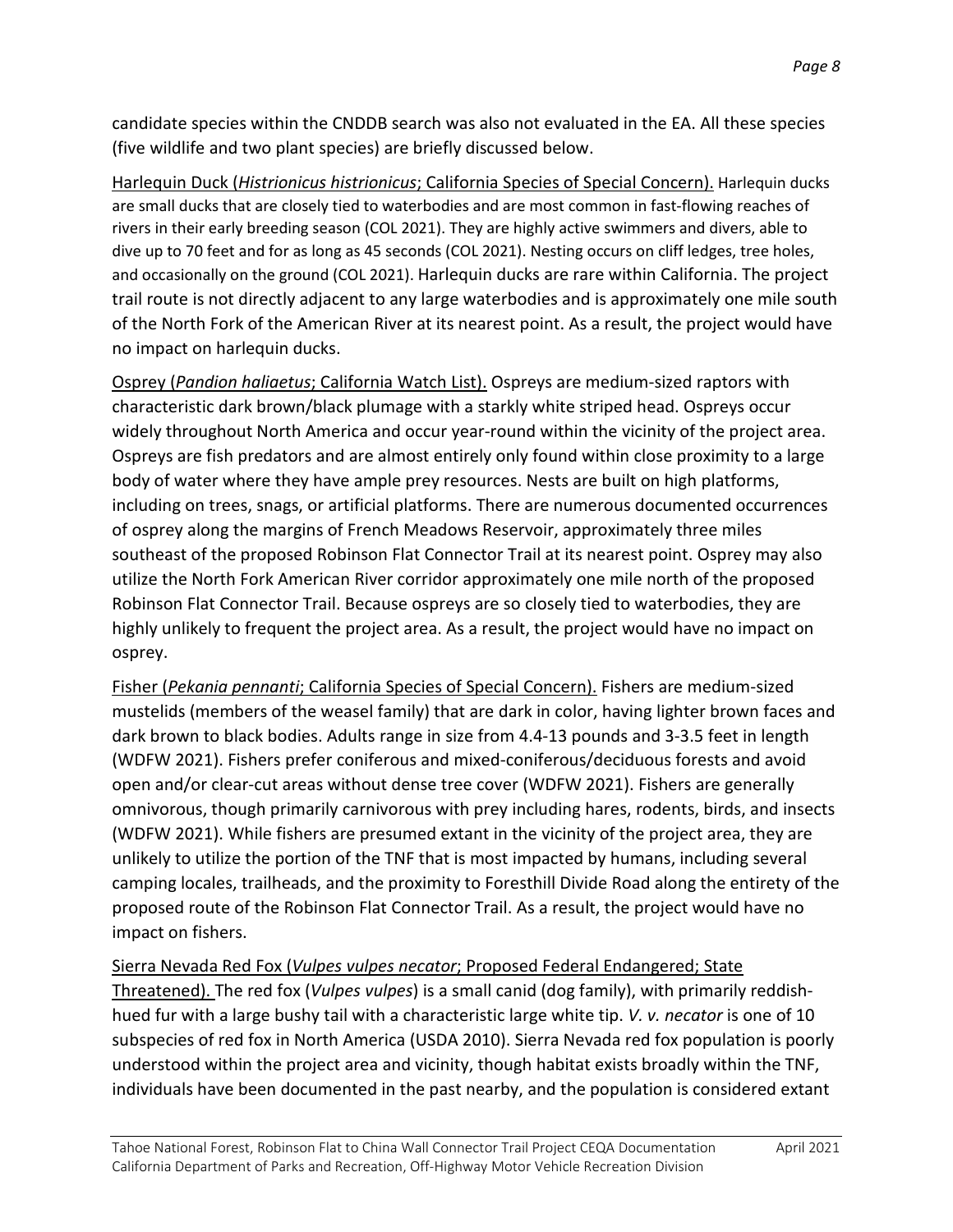within the area. Adults den and reproduce in excavated burrows or other protected cavities, the Sierra Nevada red fox tends to prefer higher elevations (approximately 1,300-2,600m) disturbance, it is believed they are similar to wolverines and are a highly cryptic species. Sierra including several camping locales, trailheads, and the proximity to Foresthill Divide Road along including under boulders or downed tree roots. Foxes are generally habitat generalists, though (USDA 2010). While little is known about the Sierra Nevada red fox's response to human Nevada red fox are unlikely to utilize the portion of the TNF that is most impacted by humans, the entirety of the proposed route of the Robinson Flat to China Wall Connector Trail. As a result, the project would have no impact on Sierra Nevada red fox.

Concern). The mountain beaver is a large, burrowing rodent found throughout the Cascade, Klamath, and Sierra Nevada Ranges. Distribution often is scattered; populations are local and north and east of the project area and are associated with permanent water sources. The beaver. Mountain beavers require larger streams and ponds than the very small amount of riparian habitat within the Robinson Flat to China Wall Connector Trail project area (Figure 1). As a result, the project would have no impact on Sierra Nevada mountain beaver. Sierra Nevada Mountain Beaver (*Aplodontia rufa californica*; California Species of Special uncommon in the Sierra Nevada and other interior areas. Mountain beavers occur in dense riparian-deciduous and open, brushy stages of most forest types. Typical habitat of the Sierra Nevada mountain beaver is montane riparian (Zeiner et al. 1990). Mountain beavers are found project trail route does not support appropriate habitat for the Sierra Nevada mountain

 chaparral, cismontane woodland, or lower montane coniferous forests. It occurs at elevations fairly endangered in California (CNPS 2021). The closest known occurrence is over 5 miles southwest of the project site. While there is serpentine habitat within the project area, the relatively far distance to the nearest known documented occurrence of Red Hills soaproot makes it unlikely that the species could occur within the project area. The project would therefore have no impacts on Red Hills soaproot. Red Hills Soaproot (*Chlorogalum grandiflorum*; California Rare Plant Rank [CRPR] 1B.2. Red Hills soaproot is a perennial bulbiferous herb that occurs in serpentinite, gabbroic, and other soils in from approximately 800 to 5,500 feet. It is ranked by CNPS as a category 1B.2, which means it is

Felt-leaved violet (*Viola tomentosa*; CRPR 4.2). This species is a perennial herb that inhabits lower and upper montane coniferous forests. The plant occurs at elevations from4,700 to over 6,500 feet. It is ranked by CNPS as a category 4.2, which means it is of limited distribution and is moderately threatened in California. These species have numerous documented occurrences within close proximity of the proposed project. Protective measures outlined in the EA (p. 13) for starved daisy will also be suitable to protect felt-leaved violet. Those measures include:

- Flag areas with felt-leaved violet and identify on project maps;
- through occurrences to minimize damage to plants; and - A botanist must be onsite during ground disturbing activities to assist with trail alignment
- No blasting, where feasible, within 30 feet of plants.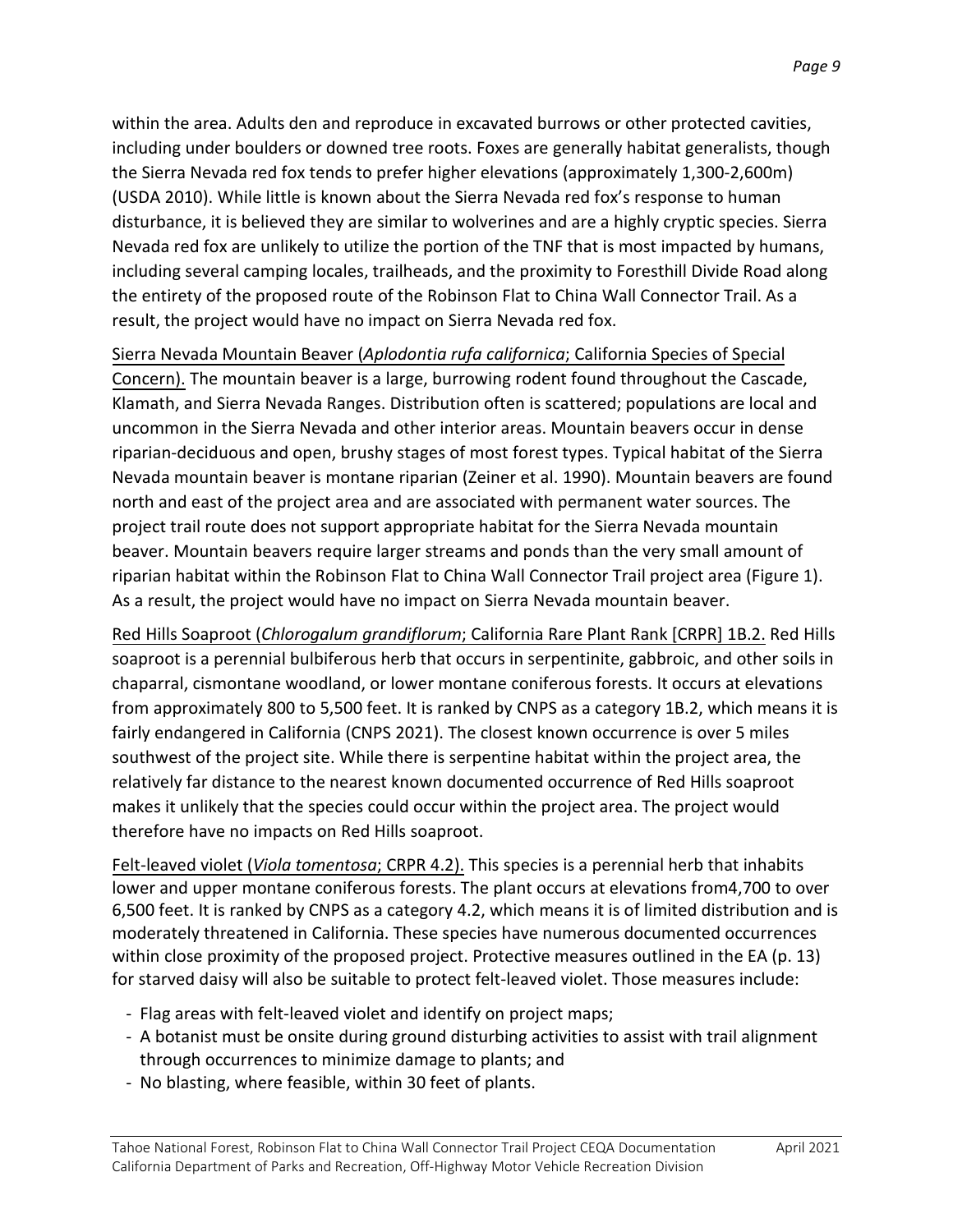With these protective measures in place, impacts to felt-leaved violet would be insignificant and minor. No additional mitigation would be required.

 wider Big Sugar Trail Project (EA pp. 62-63). The EA (p. 63) concludes that adverse impacts to cultural resources would be avoided through project design and site avoidance. **Cultural Resources**. A record search, intensive resource inventory, and cultural resource report that complies with Section106 of the National Historic Preservation Act was completed for the

 If human remains are inadvertently discovered, the Tahoe National Forest would follow the coroner determines or has reason to believe that the remains are Native American, the coroner would contact the Native American Heritage Commission (NAHC) within 24 hours of making this determination. Whenever the NAHC receives notification of a discovery of Native American human remains from a county coroner, the NAHC follows the procedures as outlined in PRC procedures as outlined in California Health and Safety Code section 7050.5. All project activities at the find site must come to a complete stop, and no further excavation or disturbance of the area or vicinity will occur. The county coroner would be contacted immediately, and if the section 5097.98.

 consumption is closely tied to the issues of air quality and greenhouse gas (GHG) emissions. The additional opportunity for single-track motorized use, the trail would be very challenging and is associated increase in energy use, but rather would redistribute some of the existing motorized expected to be used by hikers, mountain bikers, and equestrians. Given the existing demand for use of the proposed trail would not result in a potentially significant energy impact because it would not cause wasteful, inefficient, or unnecessary consumption of energy resources or **Energy.** Neither the FONSI nor the EA directly addressed the project's energy use. Energy project would be constructed on federal (USFS) land; neither state nor local plans for energy efficiency would apply, although any applicable state fuel efficiency and emission standards would apply to construction vehicles and motorcycles used on the trail. OHV recreation is already very popular in Tahoe National Forest. Although the connector trail would provide expected to have somewhat limited motorized use given its length and high level of difficulty (EA pp. 37-38). The project would not generate new demand for OHV recreation or an uses in the national forest. The trail would also be available to non-motorized recreation and is the trail and the existing OHV and other recreation uses in the project area, construction and conflict with or obstruct a state or local plan for renewable energy or energy efficiency.

 implementation of trail design standards, soil and hydrology management requirements, and best management practices, impacts to soils would be minimal. The project site is not located in unstable soils. Due to the mountainous terrain, there are no hazards associated with subsidence or liquefaction. Expansive soils are not a consideration in the project area, and the **Geology and Soils**. The EA (p. 42) addresses project impacts on soils and concludes that with an area subject to strong seismic shaking, and the proposed trail project is not a use that would typically create seismic related hazards to trail users if there was seismic-related ground shaking. The trail alignment was chosen to avoid areas with unstable geologic units and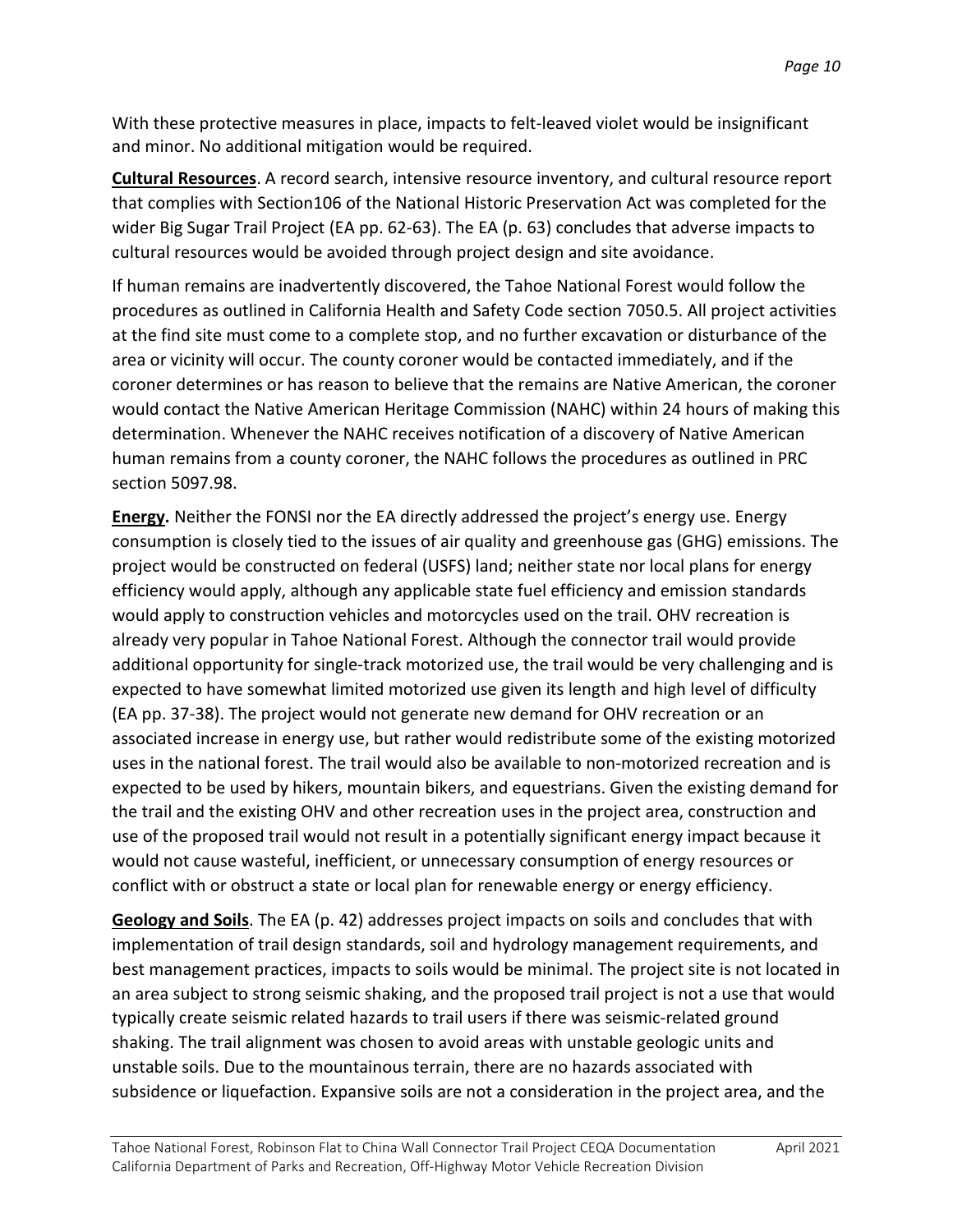or wastewater disposal systems that could affect soils. project does not involve construction of any structures. The project would not exacerbate any geologic conditions creating risk or hazards. The project does not involve the use of septic tanks

or wastewater disposal systems that could affect soils.<br>The project site does not support geological components (sedimentary and metasedimentary features (Caltrans 2021, Hamilton 1916). As a result, there is low likelihood for in situ rock) that have potential to support unique paleontological resources or unique geologic paleontological resources to be disturbed by project activities, and no impacts are expected.

 global climate change is uncertain. The discussion below provides additional context and analysis to assess. **Greenhouse Gas Emissions (GHG)**. The EA (p. 41) notes greenhouse gas emissions occur from vehicle emissions and the contribution of greenhouse gas emissions from motorized use toward

 Resources Board (CARB) to reduce GHG emissions to 1990 levels by 2020. In 2015, Governor Jerry Brown issued Executive Order B-30-15 establishing a GHG reduction target to reduce GHG emissions by 40% below 1990 levels by 2030. The California Air Resources Board (CARB) and Research amended the State CEQA Guidelines to provide new guidance regarding GHG impacts analysis. *The California Global Warming Solutions Act of 2006* (Assembly Bill 32) required the Air adopted the 2017 Climate Change Scoping Plan and has amended or adopted several regulations intended to reduce GHG emissions that achieve the adopted 2030 GHG reduction goal, including the Low Carbon Fuel Standard. These actions improve energy efficiency, lower the carbon content of transportation fuels such as gasoline and diesel, and lower statewide GHG emissions levels. The state codified a 2030 GHG reduction goal and the Office of Planning

 related fuel combustion. Project implementation would occur gradually over the next three years, with roughly one-third of the work completed each year. GHG emission estimates were Project. The Tahoe National Forest would construct 24 miles of trail over three years. Thus, the The proposed trail development project would produce GHG emissions from constructionrecently modeled for the Little Sugar trail development project on the Tahoe National Forest within Placer County using the Sacramento Metropolitan AQMD's Road Construction Emissions Model. The Little Sugar Trail Reroute Project involved development of nine miles of single-track OHV trail within a single 10-week season using the same construction equipment and trail designs. The Little Sugar OHV Trail Reroute Project was estimated to generate 18.64 MTCO<sub>2</sub>e (MIG 2018). The Robinson Flat to China Wall Trail Connector Project would utilize the same trail design, construction methods, and equipment usage rates as the Little Sugar Trail Reroute Robinson Flat to China Wall Connector Trail Project would have an annual GHG emission rate of slightly less than the Little Sugar project of  $18.64$  MTCO<sub>2</sub>e.

Placer County Air Pollution Control District has adopted a GHG threshold (Bright-line) of 10,000 MTCO2e per year for project construction phases and 1,100 MTCO2e per year (de minimis level) for land use operational phases (PCAPCD 2017). The estimated GHG emissions of 18.64 MTC02e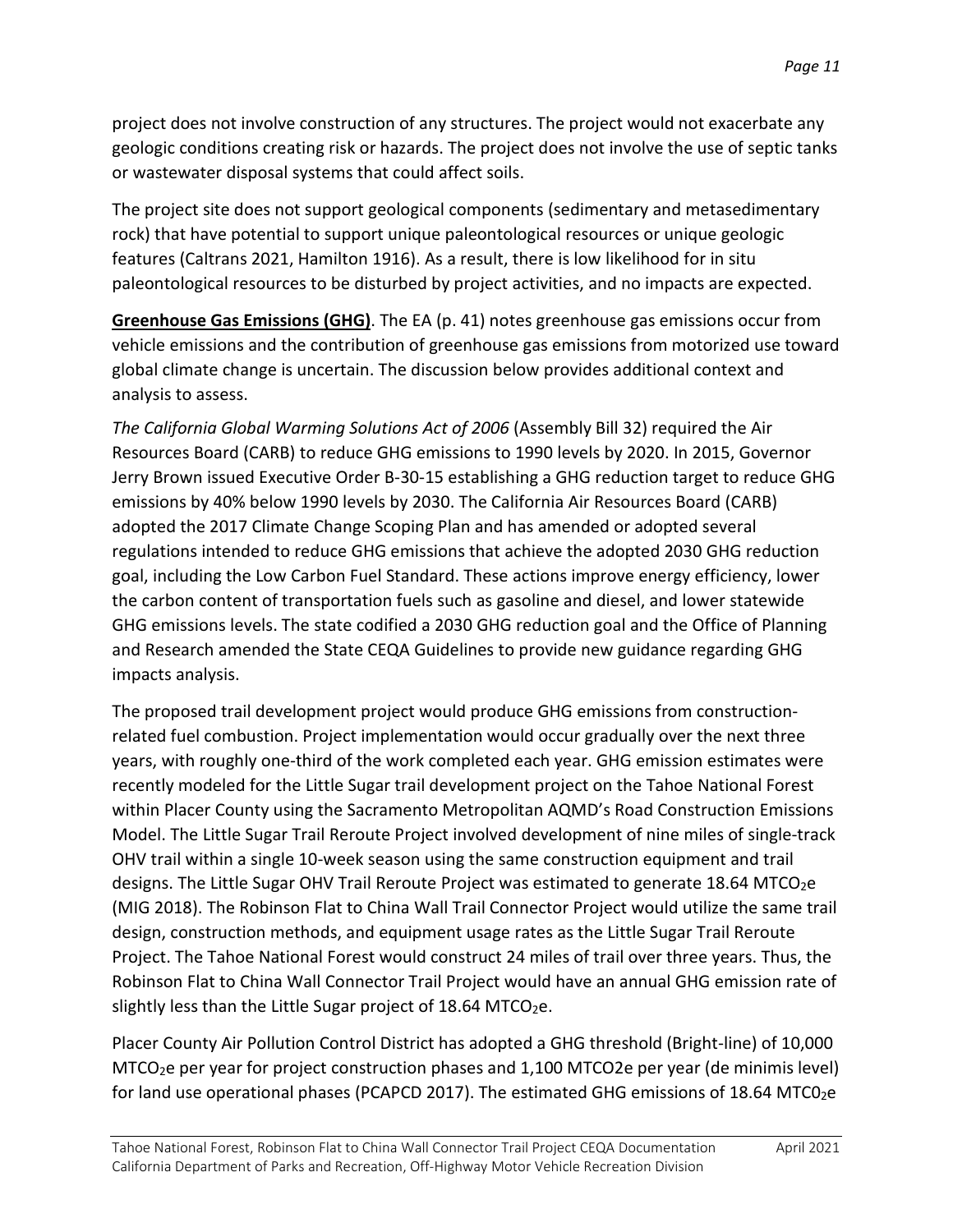per year are well below the significance thresholds. Therefore, impacts related to project GHG emissions would be less than significant.

 The project would not conflict with an applicable plan, policy, or regulation adopted for the National Forest Trail System would not substantially increase the emissions occurring in the air basin and would remain below significance thresholds. The new GHG emissions would not adopted for the purpose of reducing the emissions of GHGs. purpose of reducing GHG emissions. Construction vehicle and equipment GHG emissions are identified and planned for in CARB's GHG emissions inventory and Scoping Plan, which contains measures designed to achieve the state's GHG reduction goals in AB32 (CARB 2015). Moreover, the project would not contain any stationary sources that are subject to state or federal GHG permitting or reporting regulations. The new emissions resulting from the 24 miles added to the conflict with an applicable plan (including a local climate action plan), policy or regulation

 G. The Robinson Flat to China Wall Connector Trail project would not create hazards due to the generate hazardous emissions or require crews or the public to handle hazardous materials, substances, or waste within one-quarter mile of an existing or proposed school. There are no **Hazards and Hazardous Materials**. Neither the FONSI nor the EA directly addressed the project's potential impacts related to hazards or hazardous materials as described in Appendix generation, routine transport, disposal, or upset of hazardous materials. The project would not known hazardous materials sites or cleanup sites in the project area (DTSC 2021, SWRCB 2021, USEPA 2021). The project is not located within an airport land use plan or within two miles of a public use airport and would not interfere with adopted emergency response or evacuation plans. As discussed below in Wildfire, the project would not expose people or structures to risk of loss, injury or death involving wildland fires.

 **Hydrology**. The EA (p. 42) addresses potential project impacts to soils and surface waters as a project would have a minimal impact to water quality and stream hydrology. result of project trail construction and concludes that with implementation of trail design standards, soil and hydrology management requirements, and best management practices, the

 The project would not increase water use, create a demand on groundwater supply, or be unaffected by the project, and no impervious surfaces would be added. The project would accordance with Tahoe National Forest Trail Design Standards; the project would not result in flooding or increased potential for flooding. The project would not contribute runoff that would exceed storm water drainage systems or create additional sources of polluted runoff. The plain or in an area that could be affected by failure of a levee or dam. The project is not located in an area that is subject to seiches, tsunamis, or mudflows. otherwise interfere with groundwater volumes or recharge rates. Groundwater supplies would be designed to promote natural runoff of the newly created trail through designing it in project does not involve construction of residential or other structures within a 100-year flood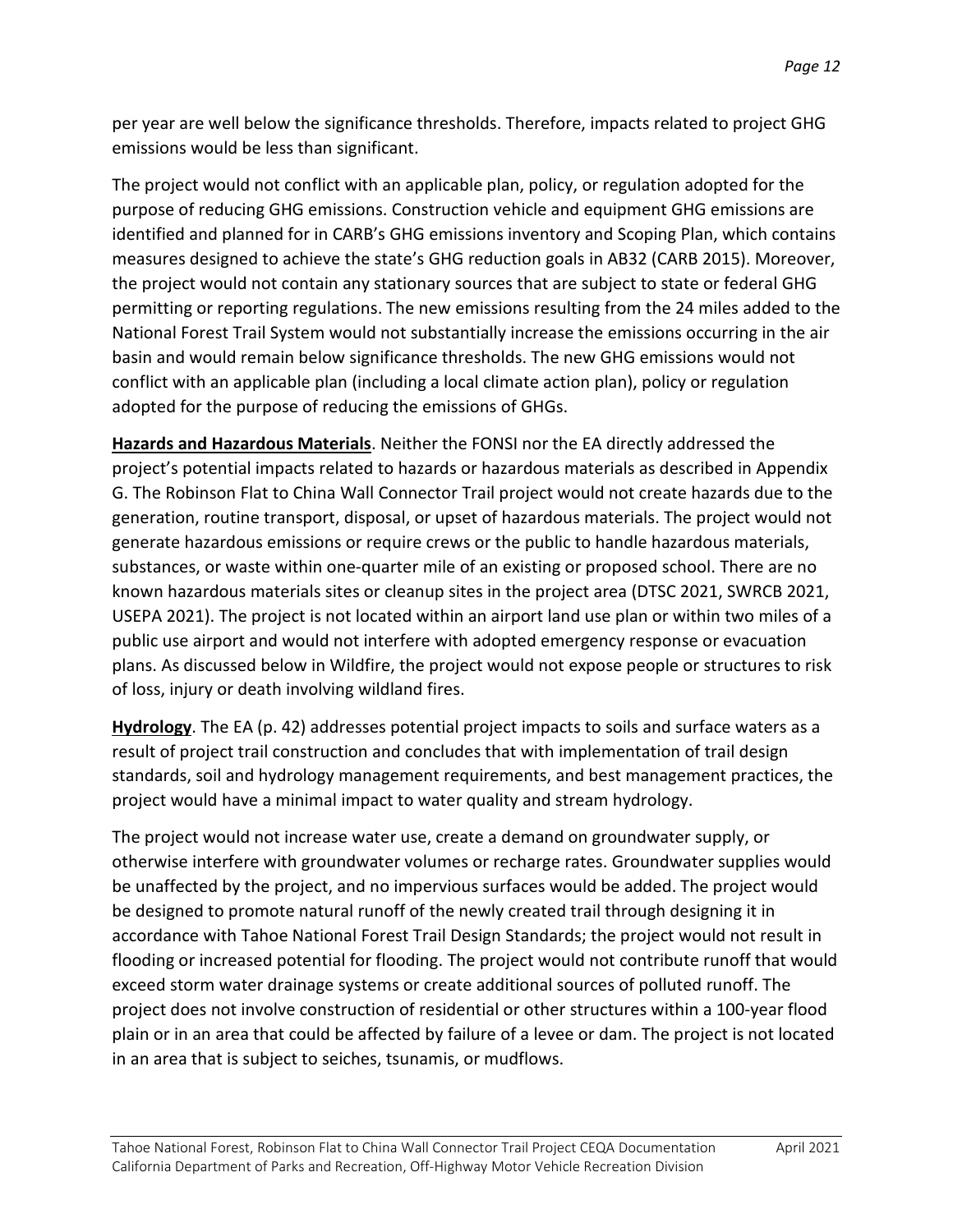within a national forest. Local and state land use plans do not apply to federal lands. The trail Forest Plan (EA p. 55). The Decision Notice and FONSI found that the proposed project is consistent with the Land and Resources Management Plan for the Tahoe National Forest. The proposed project would not change the nature of any land use within the area. The project does not conflict with land use policy. **Land Use**. The proposed Robinson Flat to China Wall Connector Trail is located on federal land would be located within a roaded natural area identified in the Forest Plan and would be consistent with roaded natural and semi-primitive motorized standards as identified in the

 **Mineral Resources**. No important mineral resources would be removed from the project area as the project would not change the nature of any land use within the area.

 because the new trail location is proposed along or near existing motorized trails and roads, trail construction work due to the use of power tools and heavy equipment (trail dozer and mini-excavator). Localized ground vibrations may occur during implementation of the project due to the use of heavy equipment. Construction noise and ground vibration would be limited to weekdays for a period of three, 10- to 12-week construction seasons. There are no sensitive **Noise**. The EA (p. 40) evaluated the potential noise impacts from trail use, concluding that including the busy Foresthill Divide Road, any increase in noise would be minor and would not conflict with use of national forest lands for quiet recreation. Neither the FONSI nor the EA evaluated noise impacts from trail construction. Noise levels would temporarily increase during receptors in the vicinity of the project site that would be affected by heavy equipment noise and vibration. Increases in ambient noise levels would be temporary, intermittent, and localized to the specific area where construction is occurring and would not be significant.

The project area is not located within two miles of a public airport, or private airport or airstrip; the project would not result in exposure of people to excessive noise levels from airport operations.

 **Population and Housing**. The trail project does not involve development of housing or any displace any housing or people as it does not involve the removal of existing housing. other activities that would increase population growth in the area. The project would not

 **Public Services**. The proposed trail site is located within a national forest. There are no protection services or create an adverse impact on those protection services. The project would not affect the number of students served by local schools, nor bring in new residents requiring residential populations located at the project site and no community based public services in the immediate vicinity of the project. The project would not increase the need for fire or police the construction of additional schools. The project would not result in an increased number of residents or visitors in the area using community parks. The project is not expected to increase visitor use within the national forest. No other public facilities would be affected by the project.

 **Recreation**. The EA (p. 38-39) evaluated potential impacts of the Robinson Flat to China Wall Connector Trail on recreation, concluding the project would result in improved recreation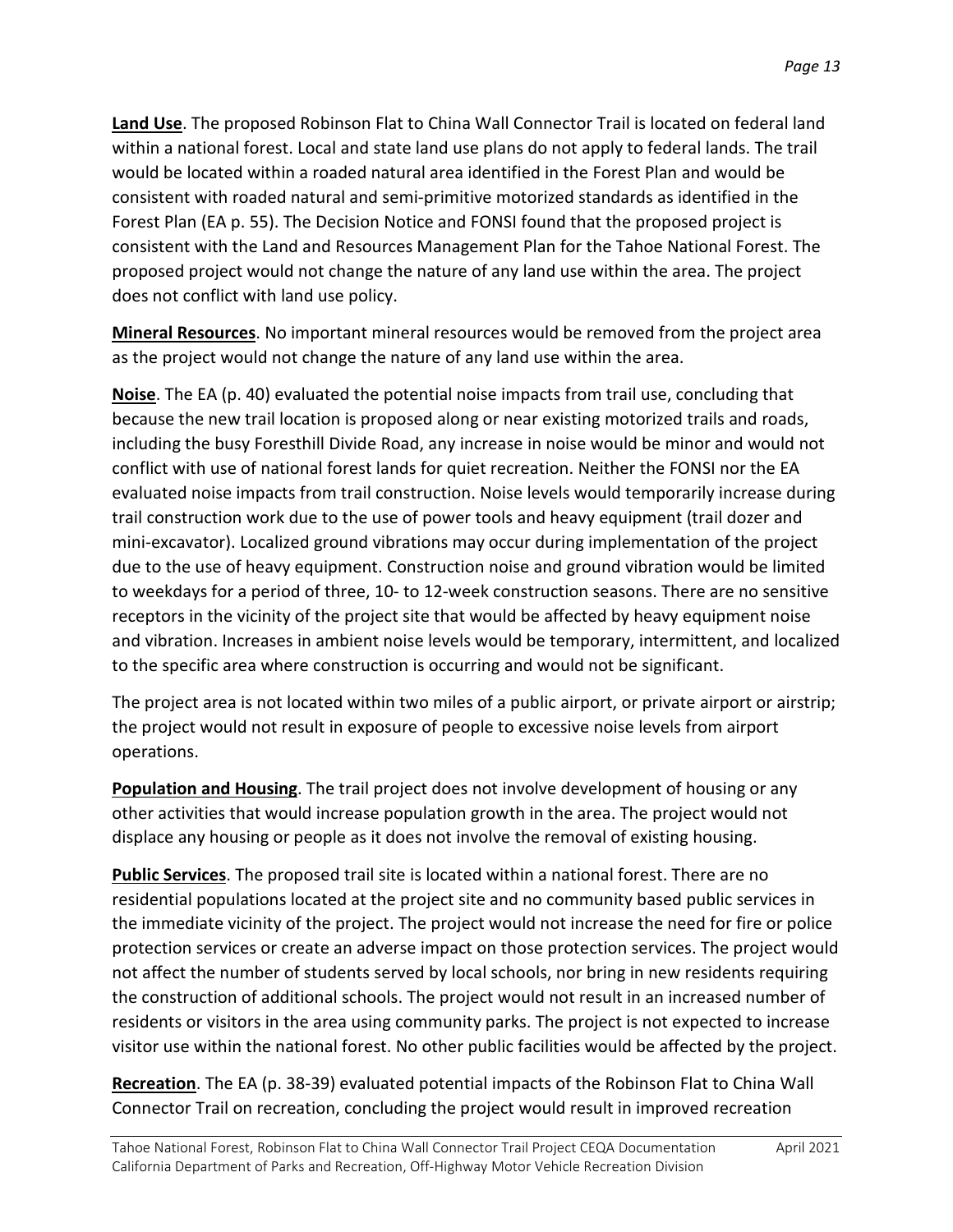parks are located in the vicinity of project site, and none would be impacted by the proposed new recreational facilities would be needed, nor would the project cause motorized opportunities for motorcyclists, mountain bikers, hikers and equestrians and included adequate measures to minimize potential conflicts among user groups. No neighborhood or regional trail development. The project would not increase visitor use at the national forest such that recreationists to intensify uses on other facilities. The Robinson Flat to China Wall Connector Trail is likely to disperse advanced riders from the concentrated trails in the central Sugar Pine OHV area. The project would not have significant recreation impacts.

 **Transportation**. The EA evaluated the impacts of the proposed connector trail on national forest that is already very popular for motorized and non-motorized recreation. Any increase in vehicle trips to the project area associated with new trail development would be negligible. The trail is adjacent to the paved Foresthill Divide Road; emergency access to or from the project area would not be affected. The project would not have significant transportation in the context of safety (pp. 51-53) and Forest Plan consistency (p. 55) and determined the project would not cause adverse transportation impacts. The analysis did not address vehicle miles traveled or emergency access. The Robinson Flat to China Wall Connector Trail would serve existing trail recreation use and would shift some recreational uses within a transportation impact.

 adverse change to a tribal cultural resource has a significant effect on the environment. Tribal **Tribal Cultural Resources**. Although the Tahoe National Forest consulted with interested tribes during the NEPA process, Assembly Bill (AB) 52 created a specific CEQA role for California Native American tribes by creating a formal consultation process and establishing that a substantial cultural resources are defined as:

- 1) Sites, features, places, cultural landscapes, sacred places, and objects with cultural value to a California Native American tribe that are either of the following:
	- A) Included or determined to be eligible for inclusion in the California Register of Historical Resources
	- B) Included in a local register of historical resources as defined in PRC section 5020.1(k)
- 2) A resource determined by the lead agency, in its discretion and supported by substantial evidence, to be significant pursuant to criteria set forth in PRC section 5024.1 (c). In applying the criteria set forth in PRC section 5024.1 (c) the lead agency shall consider the significance of the resource to a California Native American tribe.

 A cultural landscape that meets the criteria above is also a tribal cultural resource to the extent resource as defined in PRC section 21083.2(g), or a "non-unique archaeological resource" as that the landscape is geographically defined in terms of the size and scope of the landscape. In addition, a historical resource described in PRC section 21084.1, a unique archaeological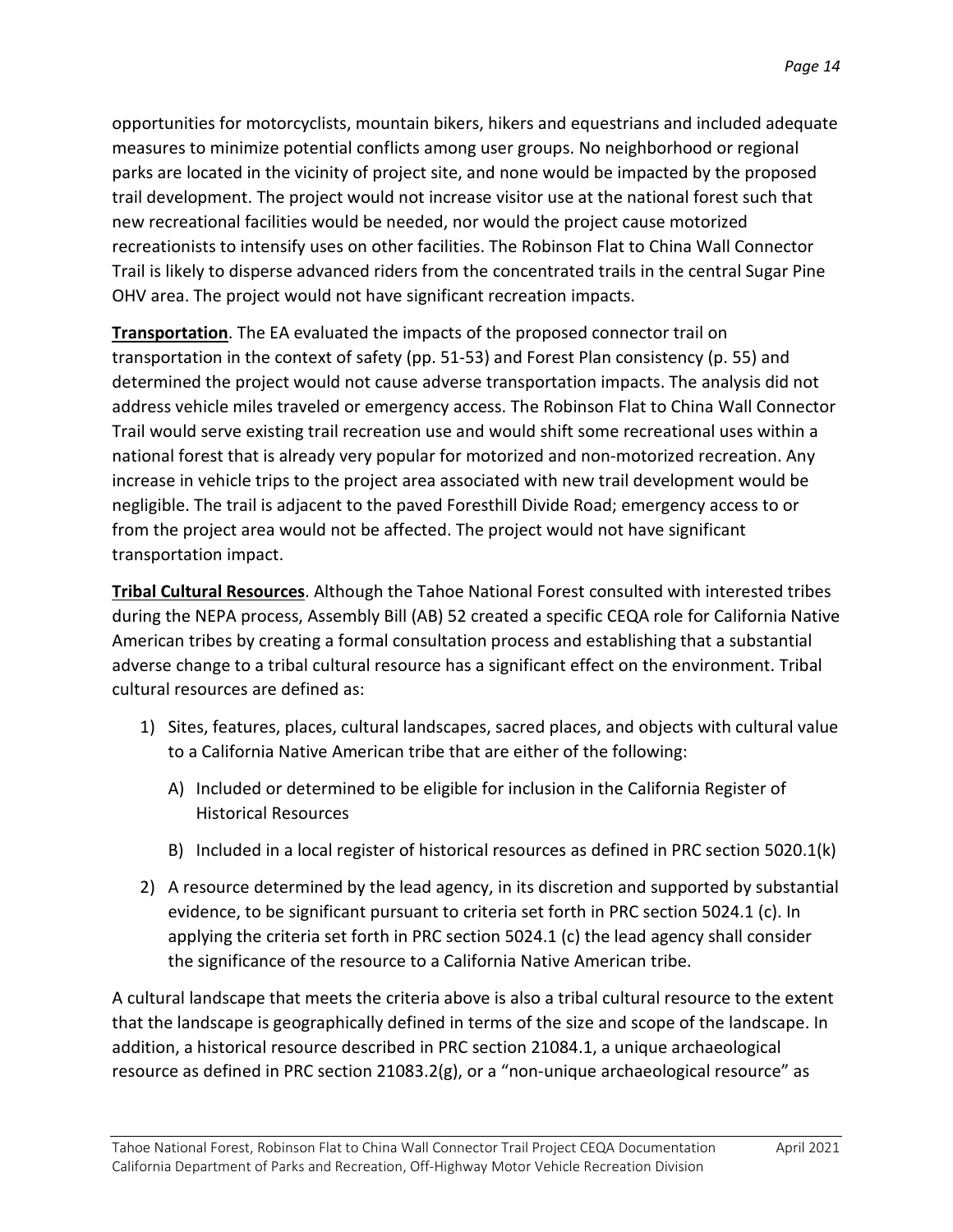defined in PRC section 21083.2(h) may also be a tribal cultural resource if it conforms with above criteria.

 (2) the California Native American tribe responds, in writing, within 30 days of receipt of the AB52 requires a lead agency, prior to the release of a negative declaration, mitigated negative declaration, or environmental impact report for a project, to begin consultation with a California Native American tribe that is traditionally and culturally affiliated with the geographic area of the proposed project if: (1) the California Native American tribe requested to the lead agency, in writing, to be informed by the lead agency through formal notification of proposed projects in the geographic area that is traditionally and culturally affiliated with the tribe, and formal notification, and requests the consultation.

 Indian Community of the Auburn Rancheria, Washoe Tribe of Nevada and California, Colfax- Todds Valley Consolidated Tribe, Nevada City Rancheria, and the Todd's Valley Miwok-Maidu The OHMVR Division sent consultation notification letters in April 2021 to the United Auburn Cultural Foundation. Consistent with AB52, the OHMVR Division will not conclude the CEQA process until the AB52 consultation is complete.

 $\overline{a}$ .<br>י **Utilities**. The proposed project solely comprises a trail and would not require a water supply or generate waste beyond the small amount of trash generated by recreationists that is generally either packed out or deposited at trailheads trash receptacles. The project would not affect water, wastewater, energy, or other utilities.

 $\overline{a}$  USFS consulted with CAL FIRE when developing the Big Sugar Project EA; CAL FIRE did not protection responsibility but is immediately adjacent to state responsibility areas zoned very and non-motorized recreation, it would be constructed immediately adjacent to an existing road (Foresthill Divide Road) within an area that is already heavily used for recreation and other due to its length and high level of difficulty (EA p. 47). Due to the limited number of additional ingress and egress, the proposed trail project would not cause a significant wildfire impact because it would not substantially impair emergency response or evacuation, would not **Wildfire**. USFS determined the Big Sugar project, including the Robinson Flat to China Wall Connector Trail, would not impact fire and fuels and did not require further analysis (EA p. 20). provide comments. The proposed trail alignment is entirely within an area of federal fire high fire hazard. Although the proposed trail would provide a new opportunity for motorized activities and traversed by trails and roads. The trail is expected to have somewhat limited use users, the existing trail and road density in the area, and adjacent roads allowing adequate exacerbate wildfire risks, would not require additional infrastructure, and would not expose people or structures to significant risks as a result of runoff, post-fire slope instability, or drainage changes.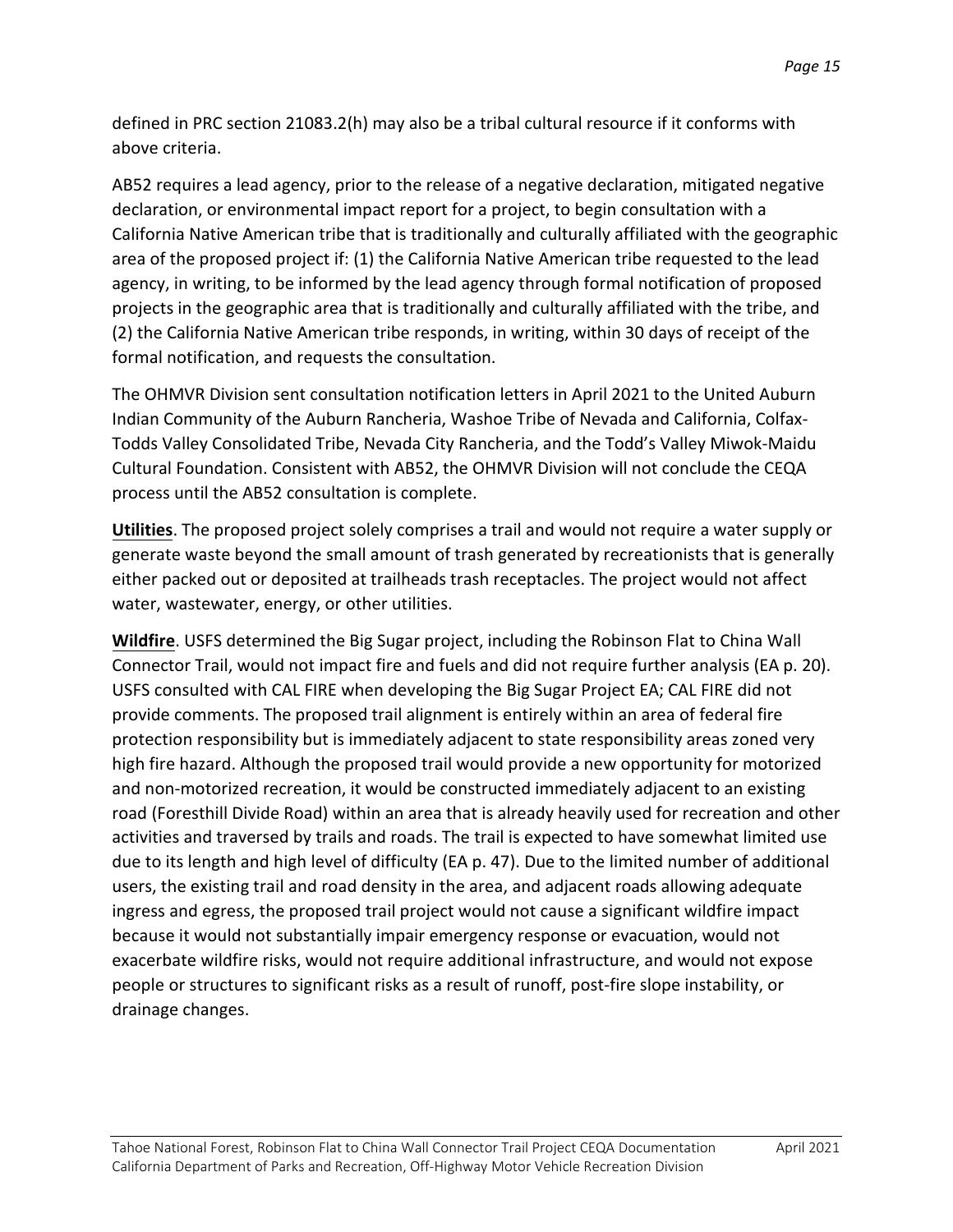### 4 References

 California Air Resources Board (CARB). 2015. GHG Emissions Inventory – Query Results: April 24, 2015. Available at:

[http://www.arb.ca.gov/app/ghg/2000\\_2013/ghg\\_sector\\_data.php](http://www.arb.ca.gov/app/ghg/2000_2013/ghg_sector_data.php) [Accessed April 2021].

California's 2030 greenhouse gas target. \_\_\_\_\_\_. 2017. California's 2017 Climate Change Scoping Plan. The strategy for achieving

California's 2030 greenhouse gas target.<br>\_\_\_\_\_\_\_\_. 2019. Maps of State and Federal Area Designations. State designations updated August http://www.arb.ca.gov/desig/adm/adm.htm [Accessed April 2021]. 2019. National designations updated October 2018. Available at:

- <http://www.arb.ca.gov/desig/adm/adm.htm> [Accessed April 2021]. California Department of Toxic Substances Control (DTSC). 2021. EnviroStor. Hazardous Waste and Substances Site List. Available at: <https://www.envirostor.dtsc.ca.gov/public/search.asp?cmd=search&reporttype=CORTE> SE&site\_type=CSITES,OPEN,FUDS,CLOSE&status=ACT,BKLG,COM&reporttitle=HAZARDO US+WASTE+AND+SUBSTANCES+SITE+LIST [Accessed April 2021].
- California Department of Transportation (Caltrans). 2019. California State Scenic Highways. Scenic Highway System Lists. Available at: <https://dot.ca.gov/programs/design/lap>landscape-architecture-and-community-livability/lap-liv-i-scenic-highways [Accessed April 2021].

\_\_\_\_\_\_. 2021. Paleontology. Available at:<https://dot.ca.gov/programs/environmental>analysis/paleontology [Accessed April 2021].

- California Native Plant Society, Rare Plant Program. 2021. Inventory of Rare and Endangered Plants of California (online edition, v8-03 0.39). Available at: <http://www.rareplants.cnps.org/advanced.html>[Accessed April 2021].
- California Natural Diversity Data Base (CNDDB). 2021. Biogeographic Data Branch. California Department of Fish and Game. California Natural Diversity Database Search of Four-Quadrangle Area around Project Site. Available at: <https://apps.wildlife.ca.gov/myaccount/login?ReturnUrl=%2frarefind%2fview%2fRareFi> nd.aspx [Accessed April 2021].
- Cornell Lab of Ornithology (COL). 2021. Species Accounts. Available at: <https://www.allaboutbirds.org/guide>[Accessed April 2021].

 Hamilton, Fletcher. 1916. Geological Map of the State of California Issued by State Mining Bureau. Available at: <https://www.conservation.ca.gov/cgs/Documents/Publications/Historic>-

Maps/Geological-Map-of-California-1916-SECURED.pdf [Accessed April 2021].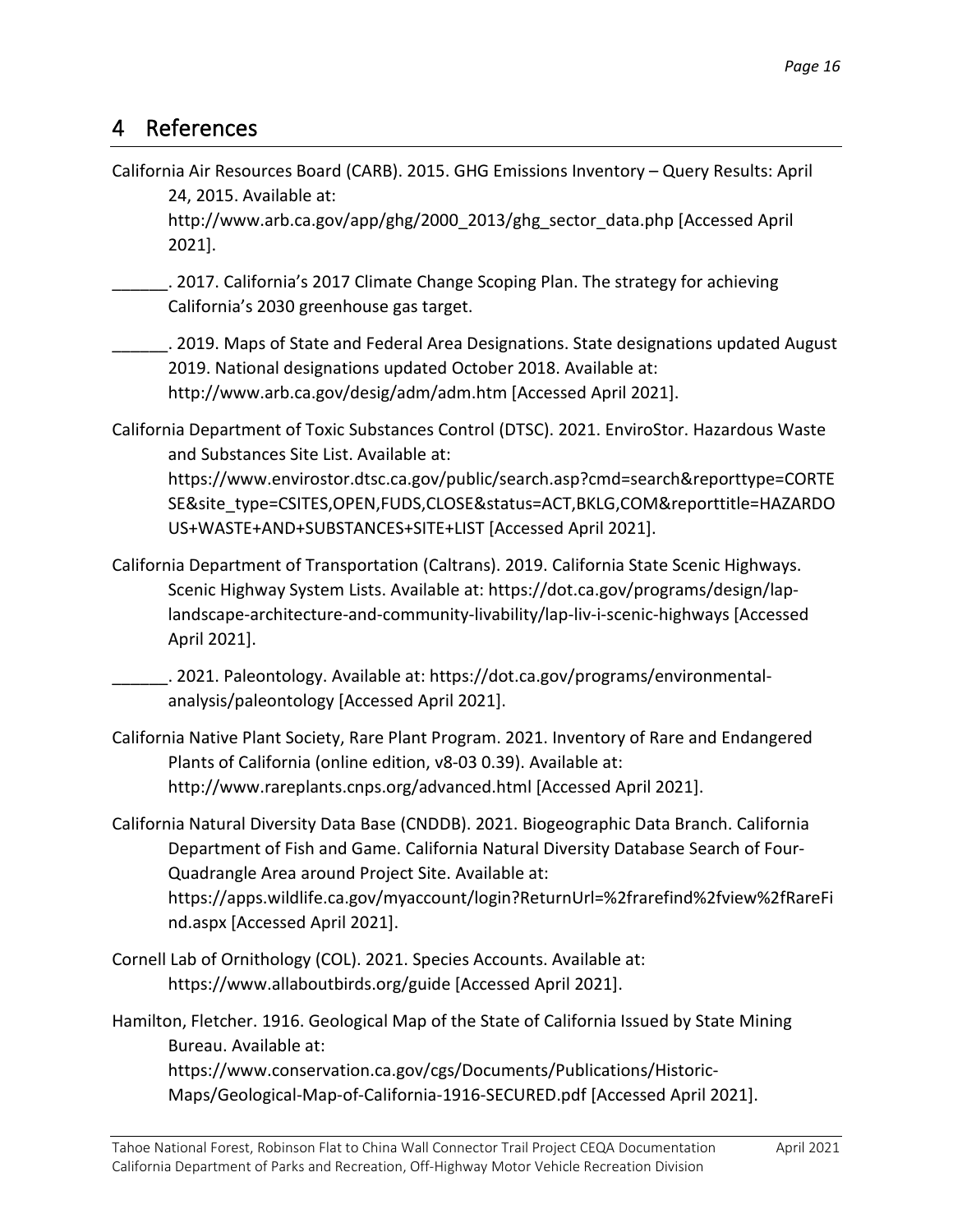- Recreation, OHMVR Division. Regarding Native American Consultation list request. April 22, 2021.
- MIG, Inc. 2018. Little Sugar OHV Trail Reroutes Initial Study/Negative Declaration. Prepared for California Department of Parks and Recreation, Off-Highway Motor Vehicle Recreation Division. February 2018.
- Placer County Air Pollution Control District (PCAPCD). 2017. CEQA Thresholds and Review Principles. Updated November 21, 2017. Available at: <https://www.placerair.org/1804/CEQA-Thresholds>[Accessed April 2021].
- State Water Resources Control Board (SWRCB). 2021. GeoTracker. Available at: nty [Accessed April 2021]. <https://geotracker.waterboards.ca.gov/map/?CMD=runreport&myaddress=Placer+Cou>
- United States Department of Agriculture (USDA). 2010. Sierra Nevada Red Fox (*Vulpes vulpes necator*): A Conservation Assessment. R5-FR-010, August 2010.
	- \_\_\_\_\_\_. 2019a. Big Sugar Project Environmental Assessment. U.S. Forest Service, Tahoe National Forest, American River Ranger District, Placer County, California. June 2019.
- **\_\_\_\_\_\_**. 2019b. Decision Notice and Finding of No Significant Impact for the Big Sugar Project. U.S. Forest Service, Tahoe National Forest, American River Ranger District, Placer County, California. September 2019.
- **\_\_\_\_\_\_\_**. 2020. Application for OHV Grant Funds for the Robinson Flat Connector Development Project. U.S. Forest Service, Tahoe National Forest. May 2020.
- \_\_\_\_\_\_\_. 2021. Fire Effects Information System (FEIS): Gulo gulo. Available at: <https://www.fs.fed.us/database/feis/animals/mammal/gugu/all.html>[Accessed April 2021].
- United States Environmental Protection Agency (USEPA). 2021. Cleanups in My Community. Available at: <https://www.epa.gov/cleanups/cleanups-my-community#map> [Accessed April 2021].
- United States Forest Service. 1990. Land and Resources Management Plan for the Tahoe National Forest, June 14, 1990, as amended by the Sierra Nevada Forest Plan Amendment Record of Decision, January 2004.
- Washington Department of Fish and Wildlife (WDFW). 2021. Fisher (*Pekania pennanti*). Available at:<https://wdfw.wa.gov/species-habitats/species/pekania-pennanti#desc>range [Accessed April 2021].

*Page 17*